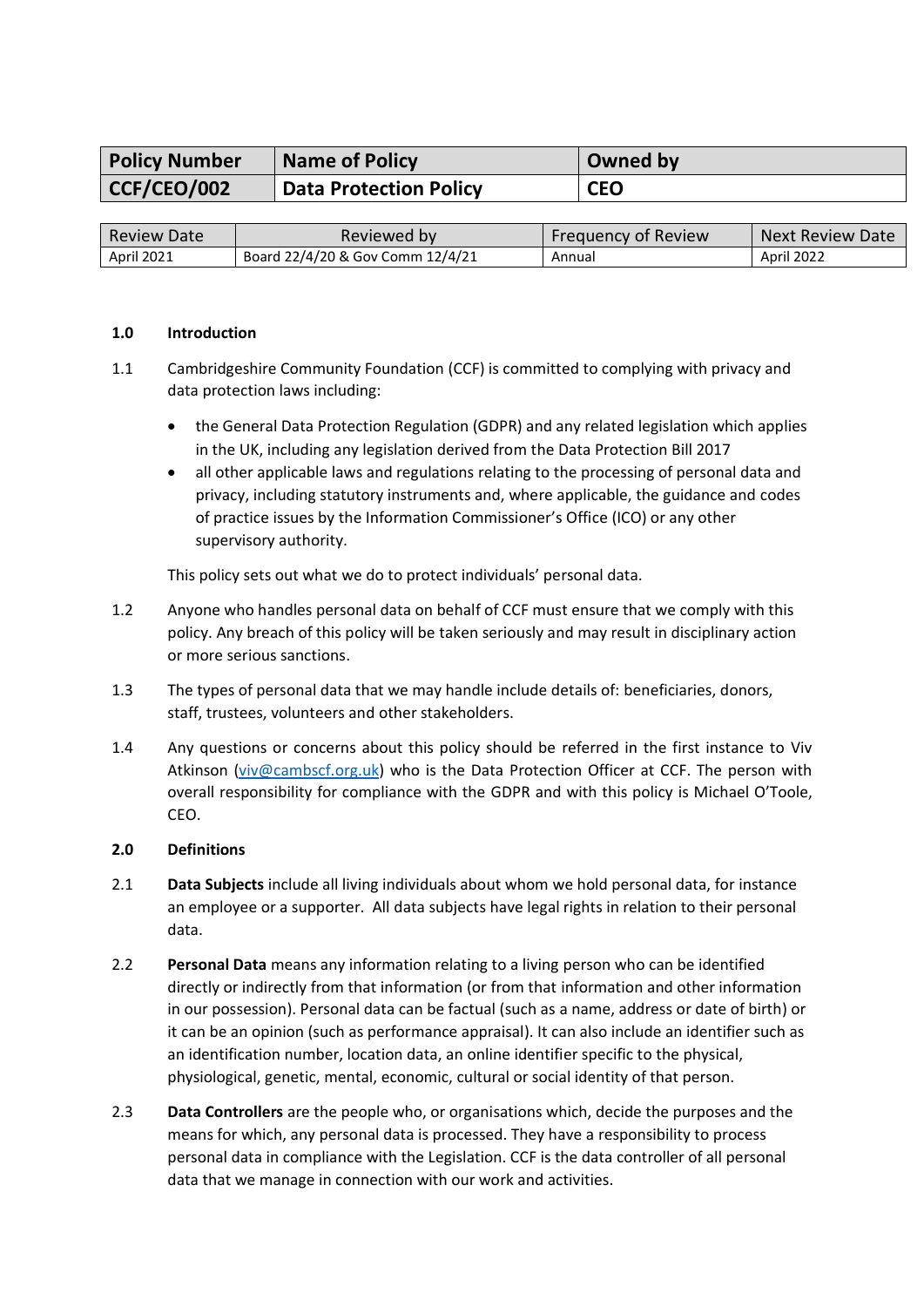- 2.4 **Data Processors** include any persons who process personal data on behalf of a data controller. Employees of data controllers are excluded from this definition but it could include other organisations such as website hosts or other service providers which handle personal data on our behalf.
- 2.5 **European Economic Area (EEA)** includes all countries in the European Union as well as Norway, Iceland and Liechtenstein.
- 2.6 **ICO** means the Information Commissioner's Office (the authority which oversees data protection regulation in the UK).
- 2.7 **Processing** is any activity that involves use of personal data, whether or not by automated means. It includes but is not limited to the following in relation to personal data:
	- collecting
	- recording
	- organising
	- structuring
	- **storing**
	- adapting or altering
	- **retrieving**
	- disclosing by transmission
	- disseminating or otherwise making available
	- aligning or combining
	- restricting
	- erasing
	- destruction.
- 2.8 **Sensitive Personal Data** includes information about a person's:
	- racial or ethnic origin
	- political opinion
	- religious, philosophical or similar beliefs
	- trade union membership
	- physical or mental health or condition
	- sexual life or orientation
	- genetic data
	- biometric data
	- such other categories of personal data as may be designated as 'special categories of personal data' under the Legislation.

#### **3.0 Data Protection Principles**

Anyone processing personal data must comply with the six data protection principles set out in the GDPR. We are required to comply with these principles and show that we comply in respect of any personal data that we deal with as a data controller.

Personal data should be:

1. processed fairly, lawfully and transparently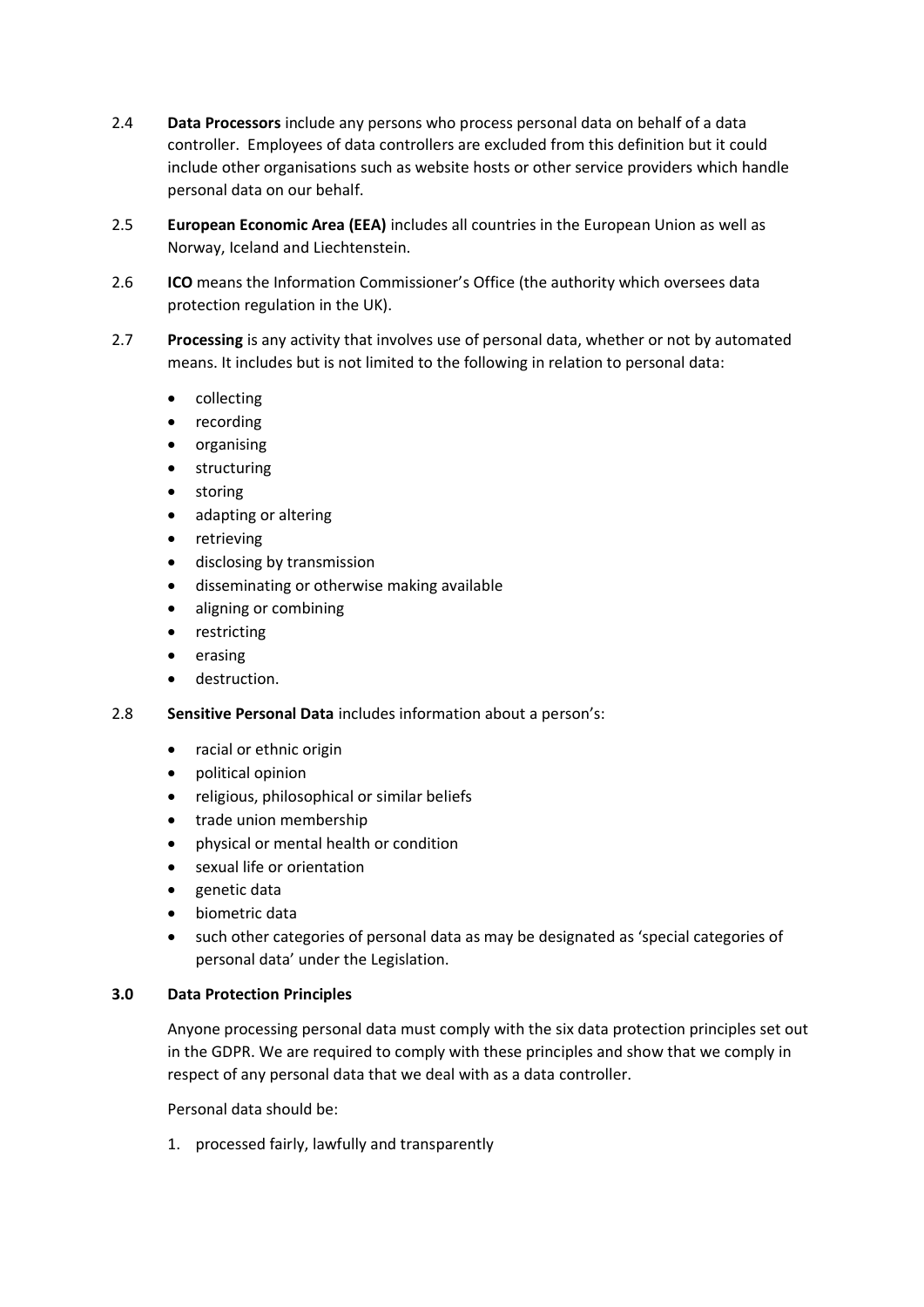- 2. collected for specified, explicit and legitimate purposes and not further processed in a way which is incompatible with those purposes
- 3. adequate, relevant and limited to what is necessary for the purpose for which it is held
- 4. accurate and, where necessary, kept up to date
- 5. not kept longer than necessary
- 6. processed in a manner that ensures appropriate security of the personal data.

# 3.1 **Processing data fairly and lawfully**

- 3.1.1 The first data protection principle requires that personal data is obtained fairly and lawfully and processed for purposes that the data subject has been told about. Processing will only be lawful if certain conditions can be satisfied, including where the data subject has given consent, or where the processing is necessary for one or more specified reasons, such as where it is necessary for the performance of a contract.
- 3.1.2 To comply with this principle, every time we receive personal data about a person directly from that individual, which we intend to keep, we shall provide that person with 'the fair processing information'. In other words, we shall tell them:
	- the type of information we well be collecting (categories of personal data concerned)
	- that CCF will be holding their information together with contact details of CCF's Data Protection Officer
	- why we are collecting their information and what we intend to do with it for instance to process donations, assess eligibility for grants or issue mailing updates about our activities
	- the legal basis for collecting their information (for example, we are relying on their consent, or on our legitimate interests or on another legal basis)
	- if we are relying on legitimate interests as a basis for processing what those legitimate interests are
	- whether the provision of their personal data is part of a statutory or contractual obligation and details of the consequences of the data subject not providing that data
	- the period for which their personal data will be stored or, where that is not possible, the criteria that will be used to decide that period
	- details of people or organisations with whom we will be sharing their personal data
	- if relevant, the fact that we will be transferring their personal data outside the EEA and details of relevant safeguards
	- the existence of any automated decision-making including profiling in relation to that personal data.
- 3.1.3 Where we obtain personal data about a person from a source other than the person his or her self, we shall provide that individual with the following information in addition to that listed under 3.1.2 above.
	- the categories of personal data that we hold
	- the source of the personal data and whether this is a public source.

In addition, in both scenarios (where personal data is obtained both directly and indirectly), we shall also inform individuals of their rights outlined in section 3.5 below, including the right to lodge a complaint with the ICO and the right to withdraw consent to the processing of their personal data.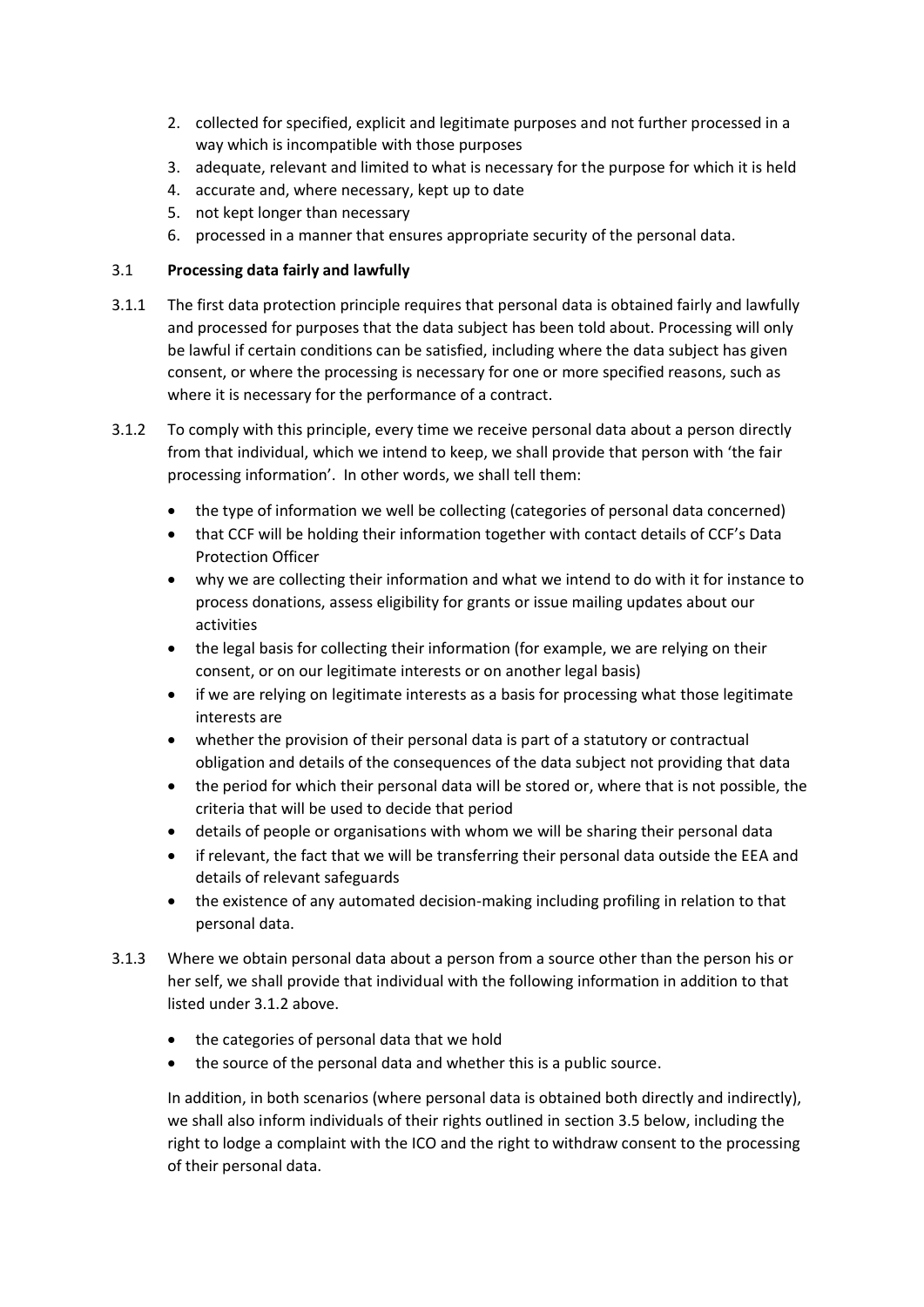3.1.4 This fair processing information can be provided in a number of places including on our website, in mailings or on application forms. We shall ensure that the fair processing information is concise, transparent and easily accessible.

#### **3.2 Processing data for the original purpose**

The second data protection principle requires that personal data is only processed for the specific, explicit and legitimate purposes that the individual was told about when we first obtained their information. This means that we shall not collect personal data for one purpose and then use it for another. If it becomes necessary to process a person's information for a new purpose, the individual should be informed of the new purpose beforehand. For example, if we collect personal data such as a contact number or email address, in order to update a person about our activities it should not then be used for any new purpose without first getting the individual's consent.

## **3.3 Personal data should be adequate and accurate**

The third and fourth data protection principles require that personal data that we keep should be accurate, adequate and relevant. Data will be limited to what is necessary in relation to the purposes for which it is processed. Inaccurate or out-of-date data will be destroyed securely and we will take every reasonable step to ensure that personal data which is inaccurate is corrected.

## **3.4 Not retaining data longer than necessary**

The fifth data protection principle requires that we should not keep personal data for longer than we need to for the purpose it was collected for. This means that the personal data that we hold will be destroyed or erased from our systems when it is no longer needed which is normally for a maximum of six years after our relationship with an individual has ceased; although we are occasionally required to hold data for longer periods for specific programmes.

# **3.5 Rights of individuals under the GDPR**

The GDPR gives people rights in relation to how organisations process their personal data. Everyone who holds personal data on behalf of CCF needs to be aware of these rights. They include (but are not limited to) the right:

- to request a copy of any personal data that we hold about them (as data controller), as well as a description of the type of information that we are processing, the uses that are being made of the information, details of anyone to whom their personal data has been disclosed, and how long the data will be stored (known as subject access rights)
- to be told, where any information is not collected from the person directly, any available information as to the source of the information
- to be told of the existence of automated decision-making
- to object to the processing of data where the processing is based on either the conditions of public interest or legitimate interests
- to have all personal data erased (the right to be forgotten) unless certain limited conditions apply
- to restrict processing where the individual has objected to the processing
- to have inaccurate data amended or destroyed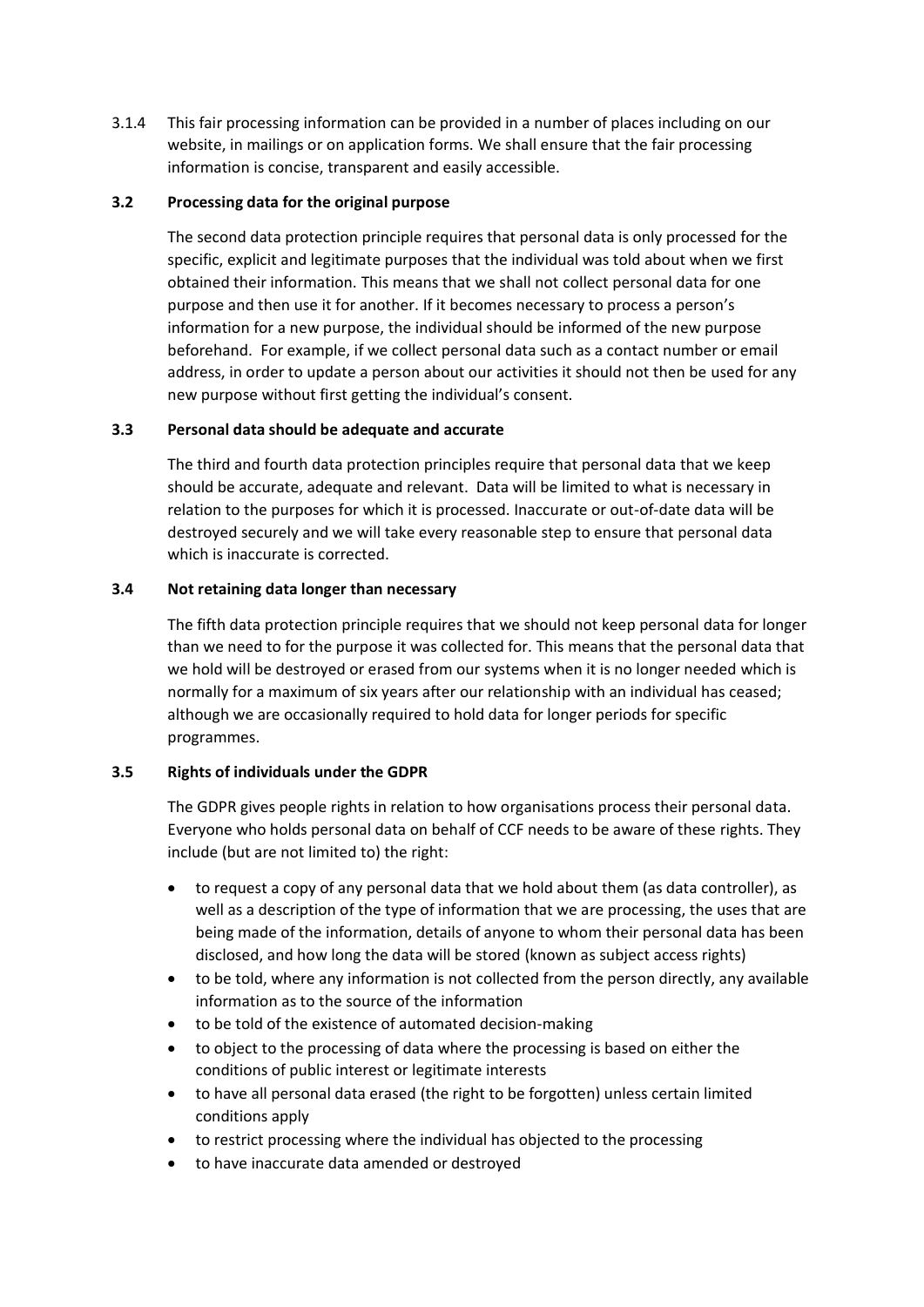• to prevent processing that is likely to cause unwarranted substantial damage or distress to themselves or anyone else.

### **3.6 Data security**

- 3.6.1 The sixth data protection principle requires that we keep secure any personal data that we hold. We are required to put in place procedures to keep the personal data that we hold secure, including protection against unauthorised or unlawful processing and against accidental loss, destruction or damage, using appropriate technical or organisational measures.
- 3.6.2 When we are dealing with sensitive personal data, more rigorous security measures are likely to be needed, for instance, if sensitive personal data (such as details of an individual's health, race or sexuality) is held on a memory stick or other portable device it should always be encrypted.
- 3.6.3 The following security procedures and monitoring processes must be followed in relation to all personal data processed by us: measures to restore availability and access to data in a timely manner in the event of a physical or technical incident; process for regularly testing, assessing and evaluating effectiveness of security measures; backing up data; ensuring that individual monitors do not show confidential information to passers-by and that staff log off from their PC when it is left unattended; personal data must always be transferred in a secure manner; desks and cupboards should be kept locked if they hold confidential information of any kind and staff must keep data secure when travelling or using it outside the office.

# **4.0 Transferring data outside the EEA**

The GDPR requires that when organisations transfer personal data outside the EEA they take steps to ensure that the data is properly protected.

#### **5.0 Links to other websites**

Our website may contain links to other websites of interest. However, once these links have been used to leave our site, we have no control over the other website. Therefore, we cannot be responsible for the protection and privacy of any information provided whilst visiting such sites which are not governed by this policy.

#### **6.0 Processing sensitive personal data**

On some occasions we may collect sensitive personal data (as defined in section 2.8). Purely financial information is not technically defined as sensitive personal data by the GDPR. However, particular care will be taken when processing such data. In order to process sensitive personal data we shall obtain explicit consent from the individuals involved.

# **7.0 Notification**

- 7.1 We recognise that whilst there is no obligation for us to make an annual notification to the ICO under the GDPR, we will consult with the ICO where necessary when we are carrying out 'high risk' processing.
- 7.2 We will report breaches (other than those which are unlikely to be a risk to individuals) to the ICO when necessary, within 72 hours. We will also notify affected individuals where the breach is likely to result in a high risk to the rights and freedoms of these individuals.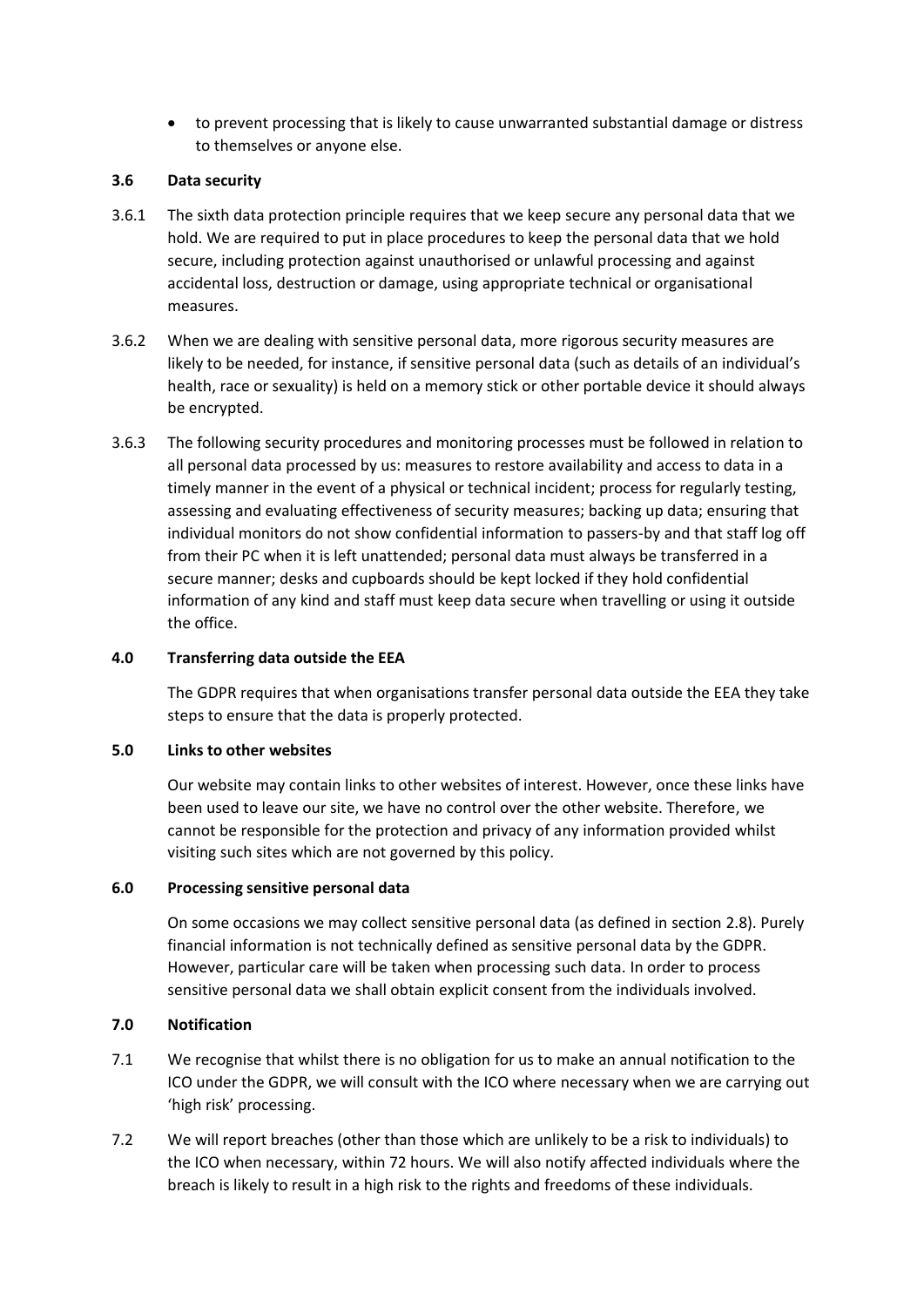#### **8.0 Managing a data breach**

8.1 A personal data breach means a breach of security leading to the accidental or unlawful destruction, loss, alteration, unauthorised disclosure of, or access to, personal data. This includes breaches that are the result of both accidental and deliberate causes. It also means that a breach is more than just about losing personal data.

#### 8.2 *Responsibility*

All staff and associated personnel (whether contractors, third party users, volunteers or trustees) of CCF are required to be aware of, and follow, this procedure in the event of a personal data breach; and all are responsible for reporting any personal data breach to the Data Protection Officer.

## 8.3 *Administrative Procedure*

The Data Protection Officer will record every data breach reported to her in a Data Security Breach Log and notify the supervisory authority and affected data subjects in accordance with the obligations set out under the GDPR as summarised below.

All entries on the log will be reported to and considered by the Governance Committee so that the Committee may consider any additional remedial action which needs to be taken.

## 8.3.1 *Procedure – breach notification data processor to data controller*

The data processor (Hyphen8/ Chater Allen/ Quickbooks) will report any personal data breach or security incident to CCF's Data Protection Officer; or, in her absence, the CEO, without undue delay.

The breach notification will be made by telephone, followed by e-mail giving a full description of the nature of the breach, the data affected and the individuals affected.

CCF's Data Protection Officer will confirm receipt of the notification by e-mail.

### 8.3.2 *Procedure – breach notification data controller to supervisory authority* In consultation with the CEO, CCF's Data Protection Officer will determine if the supervisory authority needs to be notified in the event of a breach.

If a risk to data subject(s) is likely, CCF's Data Protection Officer will report the breach to the supervisory authority, the Information Commissioner's office, without undue delay and in any event within 72 hours using the ICO's standard reporting form: [https://ico.org.uk/for](https://ico.org.uk/for-organisations/report-a-breach/personal-data-breach/)[organisations/report-a-breach/personal-data-breach/.](https://ico.org.uk/for-organisations/report-a-breach/personal-data-breach/)

If it is not possible to provide all the necessary information relating to the breach at that time, CCF's Data Protection Officer will provide the information in phases without undue delay.

The following information needs to be provided to the supervisory authority (GDPR Art 33):

• the nature of the personal data breach including where possible, the categories and approximate number of data subjects concerned and the categories and approximate number of personal data records concerned;